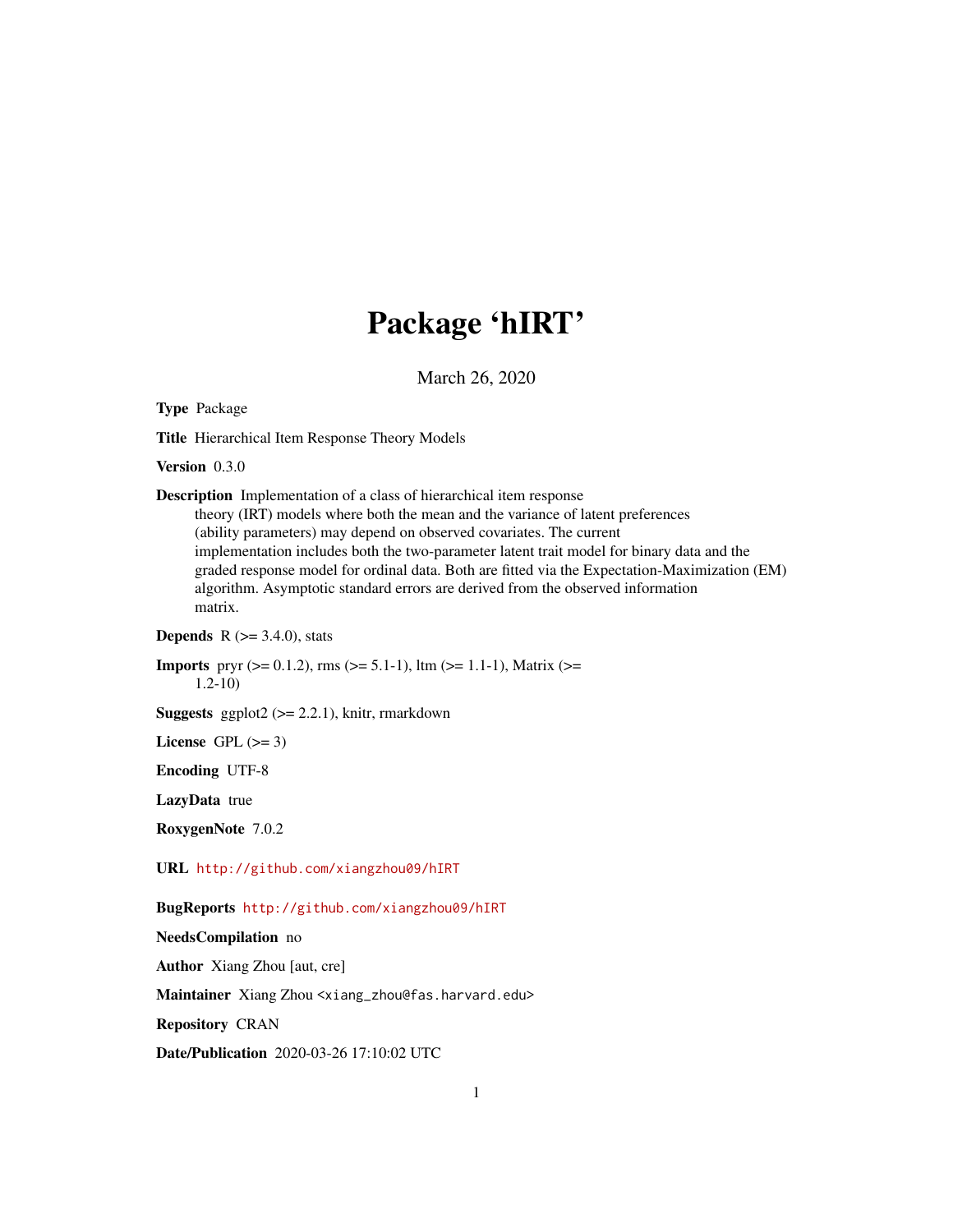## <span id="page-1-0"></span>R topics documented:

| Index |  |
|-------|--|
|       |  |
|       |  |
|       |  |
|       |  |
|       |  |
|       |  |
|       |  |
|       |  |
|       |  |

coef\_item *Parameter Estimates from Hierarchical IRT Models.*

#### Description

Parameter estimates from either hltm or hgrm models. code\_item reports estimates of item parameters. coef\_mean reports results for the mean equation. coef\_var reports results for the variance equation.

#### Usage

 $coef\_item(x, by\_item = TRUE, digits = 3)$ coef\_mean(x, digits = 3)  $coef\_var(x, digits = 3)$ 

#### Arguments

| X          | An object of class hIRT                                                                                         |
|------------|-----------------------------------------------------------------------------------------------------------------|
| $by$ _item | Logical. Should item parameters be stored item by item (if TRUE) or put together<br>in a data frame (if FALSE)? |
| digits     | The number of significant digits to use when printing                                                           |

#### Value

Parameter estimates, standard errors, z values, and p values organized as a data frame (if by\_item = TRUE) or a list (if by\_item = FALSE).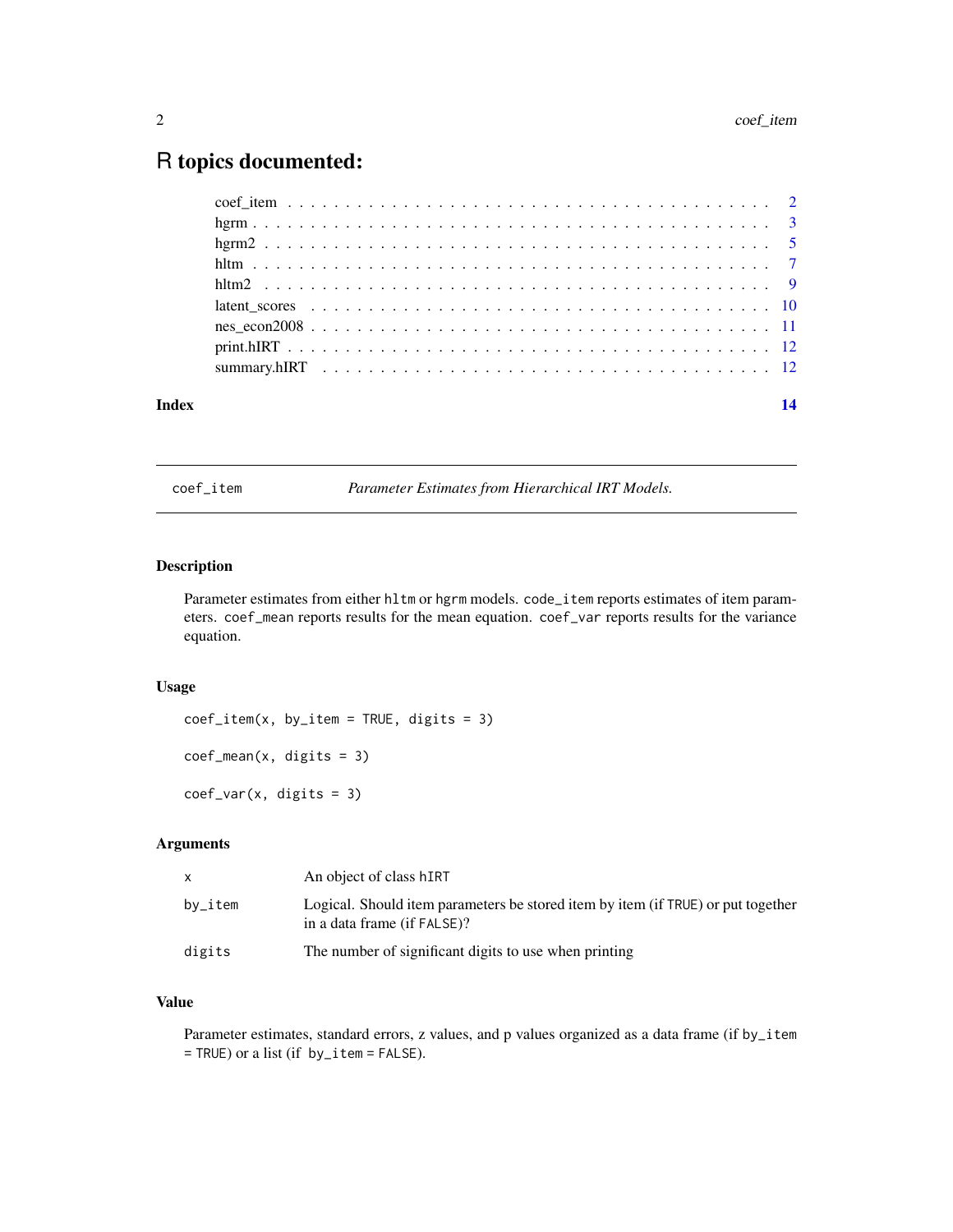#### <span id="page-2-0"></span>hgrm 3

#### Examples

```
y <- nes_econ2008[, -(1:3)]
x \le model.matrix( \sim party * educ, nes_econ2008)
z <- model.matrix( ~ party, nes_econ2008)
nes_m1 \leftarrow hgrm(y, x, z)coef_item(nes_m1)
coef_mean(nes_m1)
coef_var(nes_m1)
```
hgrm *Fitting Hierarchical Graded Response Models (for Ordinal Responses)*

#### Description

hgrm fits a hierarchical graded response model in which both the mean and the variance of the latent preference (ability parameter) may depend on person-specific covariates (x and z). Specifically, the mean is specified as a linear combination of x and the log of the variance is specified as a linear combination of z. Nonresponses are treated as missing at random.

#### Usage

```
hgrm(
 y,
 x = NULL,z = NULL,constr = c("latent_scale", "items"),
 beta_set = 1L,
  sign_set = TRUE,
  init = c("naive", "glm", "irt"),control = list())
```
#### Arguments

| У      | A data frame or matrix of item responses.                                                                                                                                                                                                                                                                                                                                                                |
|--------|----------------------------------------------------------------------------------------------------------------------------------------------------------------------------------------------------------------------------------------------------------------------------------------------------------------------------------------------------------------------------------------------------------|
| X      | An optional model matrix, including the intercept term, that predicts the mean<br>of the latent preference. If not supplied, only the intercept term is included.                                                                                                                                                                                                                                        |
| z      | An optional model matrix, including the intercept term, that predicts the vari-<br>ance of the latent preference. If not supplied, only the intercept term is included.                                                                                                                                                                                                                                  |
| constr | The type of constraints used to identify the model: "latent_scale", or "items".<br>The default, "latent_scale" constrains the mean of latent preferences to zero and<br>the geometric mean of prior variance to one; "items" places constraints on item<br>parameters instead and sets the mean of item difficulty parameters to zero and<br>the geometric mean of the discrimination parameters to one. |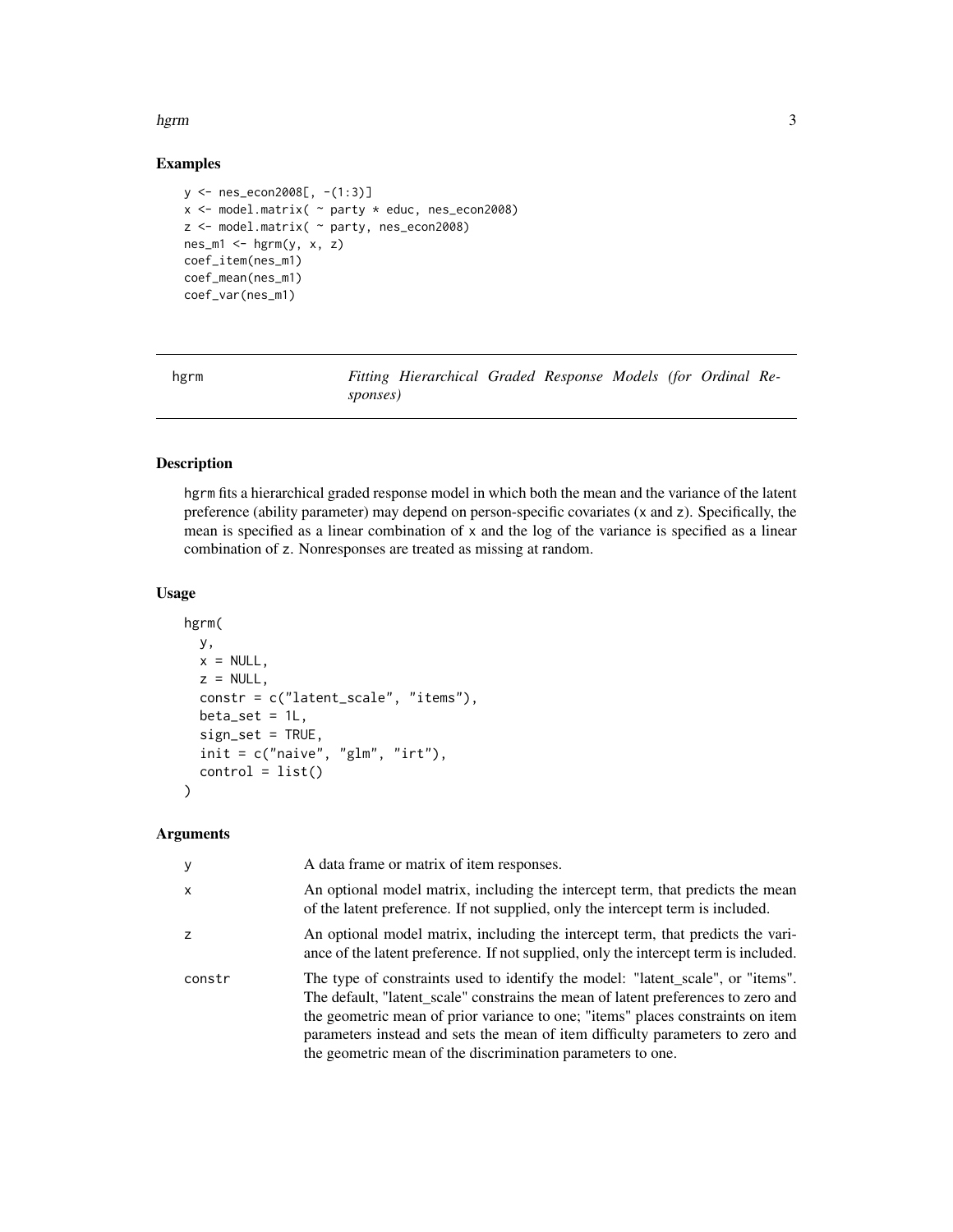| beta_set | The index of the item for which the discrimination parameter is restricted to be<br>positive (or negative). It may take any integer value from 1 to $ncol(y)$ .                                                                                                                                   |
|----------|---------------------------------------------------------------------------------------------------------------------------------------------------------------------------------------------------------------------------------------------------------------------------------------------------|
| sign_set | Logical. Should the discrimination parameter of the corresponding item (in-<br>dexed by beta_set) be positive (if TRUE) or negative (if FALSE)?                                                                                                                                                   |
| init     | A character string indicating how item parameters are initialized. It can be<br>"naive", "glm", or "irt".                                                                                                                                                                                         |
| control  | A list of control values                                                                                                                                                                                                                                                                          |
|          | <b>max_iter</b> The maximum number of iterations of the EM algorithm. The default<br>is 150.                                                                                                                                                                                                      |
|          | eps Tolerance parameter used to determine convergence of the EM algorithm.<br>Specifically, iterations continue until the Euclidean distance between $\beta_n$<br>and $\beta_{n-1}$ falls under eps, where $\beta$ is the vector of item discrimination<br>parameters. eps=1e-4 by default.       |
|          | <b>max</b> iter2 The maximum number of iterations of the conditional maximization<br>procedures for updating $\gamma$ and $\lambda$ . The default is 15.                                                                                                                                          |
|          | eps2 Tolerance parameter used to determine convergence of the conditional<br>maximization procedures for updating $\gamma$ and $\lambda$ . Specifically, iterations con-<br>tinue until the Euclidean distance between two consecutive log likelihoods<br>falls under eps2. eps2=1e-3 by default. |
|          | <b>K</b> Number of Gauss-Legendre quadrature points for the E-step. The default is<br>21.                                                                                                                                                                                                         |
|          | $C$ [-C, C] sets the range of integral in the E-step. $C=3$ by default.                                                                                                                                                                                                                           |

### Value

An object of class hgrm.

| coefficients | A data frame of parameter estimates, standard errors, z values and p values.                    |
|--------------|-------------------------------------------------------------------------------------------------|
| scores       | A data frame of EAP estimates of latent preferences and their approximate stan-<br>dard errors. |
| <b>VCOV</b>  | Variance-covariance matrix of parameter estimates.                                              |
| log_Lik      | The log-likelihood value at convergence.                                                        |
| N            | Number of units.                                                                                |
|              | Number of items.                                                                                |
| н            | A vector denoting the number of response categories for each item.                              |
| ylevels      | A list showing the levels of the factorized response categories.                                |
| p            | The number of predictors for the mean equation.                                                 |
| q            | The number of predictors for the variance equation.                                             |
| control      | List of control values.                                                                         |
| call         | The matched call.                                                                               |

### References

Zhou, Xiang. 2019. ["Hierarchical Item Response Models for Analyzing Public Opinion."](https://doi.org/10.1017/pan.2018.63) Political Analysis.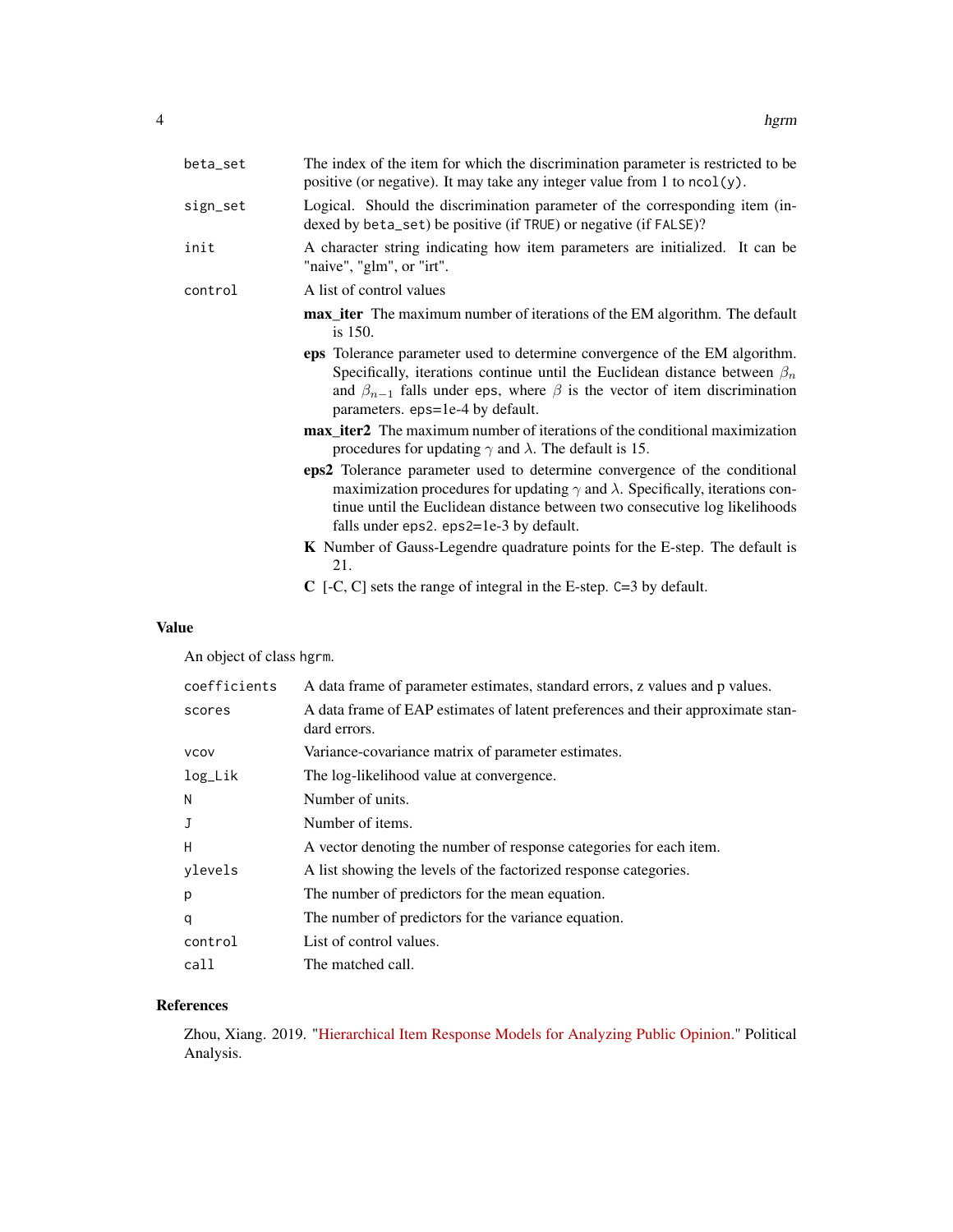#### <span id="page-4-0"></span> $harm2$  5

#### Examples

```
y <- nes_econ2008[, -(1:3)]
x <- model.matrix( ~ party * educ, nes_econ2008)
z <- model.matrix( ~ party, nes_econ2008)
nes_m1 <- hgrm(y, x, z)
nes_m1
```
hgrm2 *Hierarchical Graded Response Models with Known Item Parameters*

#### Description

hgrm2 fits a hierarchical graded response model where the item parameters are known and supplied by the user.

#### Usage

 $hgrm2(y, x = NULL, z = NULL, item\_coeffs, control = list())$ 

#### Arguments

| У          | A data frame or matrix of item responses.                                                                                                                                                                                                                                                         |
|------------|---------------------------------------------------------------------------------------------------------------------------------------------------------------------------------------------------------------------------------------------------------------------------------------------------|
| X          | An optional model matrix, including the intercept term, that predicts the mean<br>of the latent preference. If not supplied, only the intercept term is included.                                                                                                                                 |
| z          | An optional model matrix, including the intercept term, that predicts the vari-<br>ance of the latent preference. If not supplied, only the intercept term is included.                                                                                                                           |
| item_coefs | A list of known item parameters. The parameters of item $j$ are given by the $j$ th<br>element, which should be a vector of length $H_j$ , containing $H_j - 1$ item difficulty<br>parameters (in descending order) and one item discrimination parameter.                                        |
| control    | A list of control values                                                                                                                                                                                                                                                                          |
|            | <b>max_iter</b> The maximum number of iterations of the EM algorithm. The default<br>is 150.                                                                                                                                                                                                      |
|            | eps Tolerance parameter used to determine convergence of the EM algorithm.<br>Specifically, iterations continue until the Euclidean distance between $\beta_n$<br>and $\beta_{n-1}$ falls under eps, where $\beta$ is the vector of item discrimination<br>parameters. eps=1e-4 by default.       |
|            | <b>max</b> iter2 The maximum number of iterations of the conditional maximization<br>procedures for updating $\gamma$ and $\lambda$ . The default is 15.                                                                                                                                          |
|            | eps2 Tolerance parameter used to determine convergence of the conditional<br>maximization procedures for updating $\gamma$ and $\lambda$ . Specifically, iterations con-<br>tinue until the Euclidean distance between two consecutive log likelihoods<br>falls under eps2. eps2=1e-3 by default. |
|            | <b>K</b> Number of Gauss-Legendre quadrature points for the E-step. The default is<br>21.                                                                                                                                                                                                         |
|            | $C$ [-C, C] sets the range of integral in the E-step. $C=3$ by default.                                                                                                                                                                                                                           |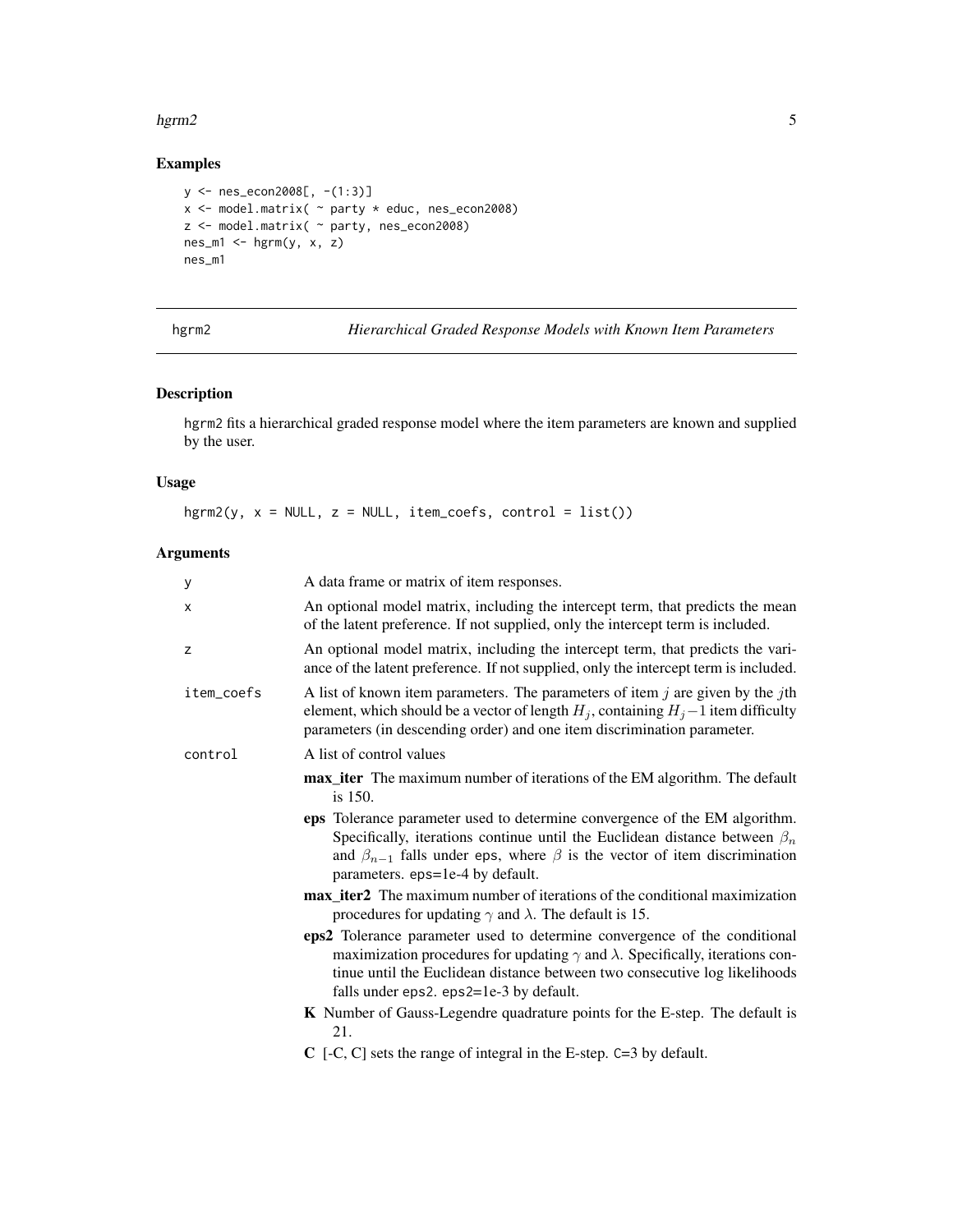#### Value

An object of class hgrm.

| coefficients | A data frame of parameter estimates, standard errors, z values and p values.                    |
|--------------|-------------------------------------------------------------------------------------------------|
| scores       | A data frame of EAP estimates of latent preferences and their approximate stan-<br>dard errors. |
| <b>VCOV</b>  | Variance-covariance matrix of parameter estimates.                                              |
| log_Lik      | The log-likelihood value at convergence.                                                        |
| N            | Number of units.                                                                                |
|              | Number of items.                                                                                |
| H            | A vector denoting the number of response categories for each item.                              |
| ylevels      | A list showing the levels of the factorized response categories.                                |
| p            | The number of predictors for the mean equation.                                                 |
| q            | The number of predictors for the variance equation.                                             |
| control      | List of control values.                                                                         |
| call         | The matched call.                                                                               |
|              |                                                                                                 |

#### Examples

```
y <- nes_econ2008[, -(1:3)]
x <- model.matrix( ~ party * educ, nes_econ2008)
z <- model.matrix( ~ party, nes_econ2008)
n <- nrow(nes_econ2008)
id_train <- sample.int(n, n/4)
id_test <- setdiff(1:n, id_train)
y_train <- y[id_train, ]
x_train <- x[id_train, ]
z_train <- z[id_train, ]
mod_train <- hgrm(y_train, x_train, z_train)
y_test <- y[id_test, ]
x_test <- x[id_test, ]
z_test <- z[id_test, ]
item_coefs <- lapply(coef_item(mod_train), `[[`, "Estimate")
model_test <- hgrm2(y_test, x_test, z_test, item_coefs = item_coefs)
```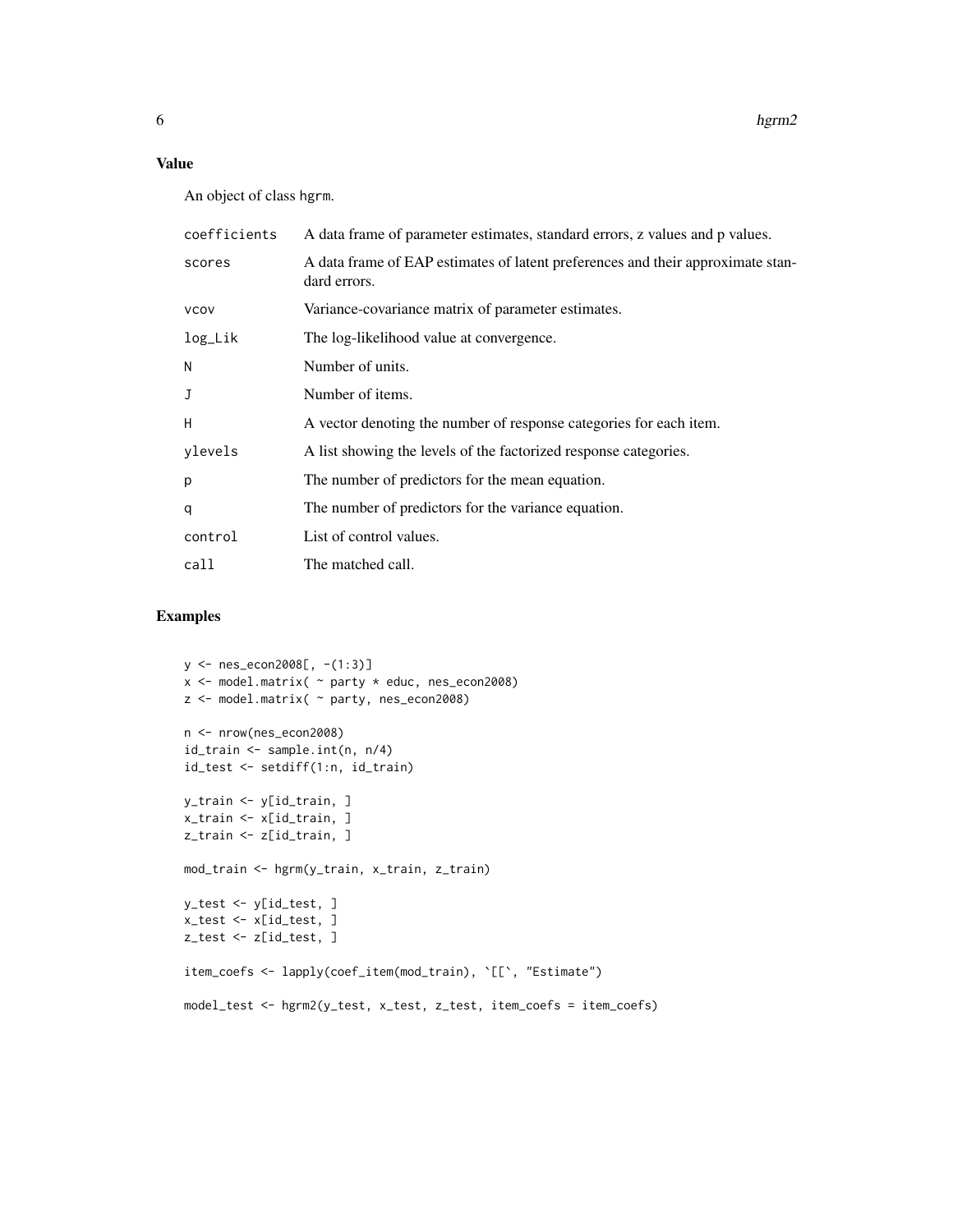#### <span id="page-6-0"></span>Description

hltm fits a hierarchical latent trait model in which both the mean and the variance of the latent preference (ability parameter) may depend on person-specific covariates (x and z). Specifically, the mean is specified as a linear combination of x and the log of the variance is specified as a linear combination of z.

#### Usage

```
hltm(
 y,
 x = NULL,z = NULL,constr = c("latent_scale", "items"),
 beta_set = 1L,
 sign_set = TRUE,
 init = c("naive", "glm", "irt"),control = list())
```
#### Arguments

| У        | A data frame or matrix of item responses.                                                                                                                                                                                                                                                                                                                                                                |
|----------|----------------------------------------------------------------------------------------------------------------------------------------------------------------------------------------------------------------------------------------------------------------------------------------------------------------------------------------------------------------------------------------------------------|
| X        | An optional model matrix, including the intercept term, that predicts the mean<br>of the latent preference. If not supplied, only the intercept term is included.                                                                                                                                                                                                                                        |
| Z        | An optional model matrix, including the intercept term, that predicts the vari-<br>ance of the latent preference. If not supplied, only the intercept term is included.                                                                                                                                                                                                                                  |
| constr   | The type of constraints used to identify the model: "latent_scale", or "items".<br>The default, "latent_scale" constrains the mean of latent preferences to zero and<br>the geometric mean of prior variance to one; "items" places constraints on item<br>parameters instead and sets the mean of item difficulty parameters to zero and<br>the geometric mean of the discrimination parameters to one. |
| beta_set | The index of the item for which the discrimination parameter is restricted to be<br>positive (or negative). It may take any integer value from 1 to $ncol(y)$ .                                                                                                                                                                                                                                          |
| sign_set | Logical. Should the discrimination parameter of the corresponding item (in-<br>dexed by beta_set) be positive (if TRUE) or negative (if FALSE)?                                                                                                                                                                                                                                                          |
| init     | A character string indicating how item parameters are initialized. It can be<br>"naive", "glm", or "irt".                                                                                                                                                                                                                                                                                                |
| control  | A list of control values                                                                                                                                                                                                                                                                                                                                                                                 |
|          | max_iter The maximum number of iterations of the EM algorithm. The default<br>is 150.                                                                                                                                                                                                                                                                                                                    |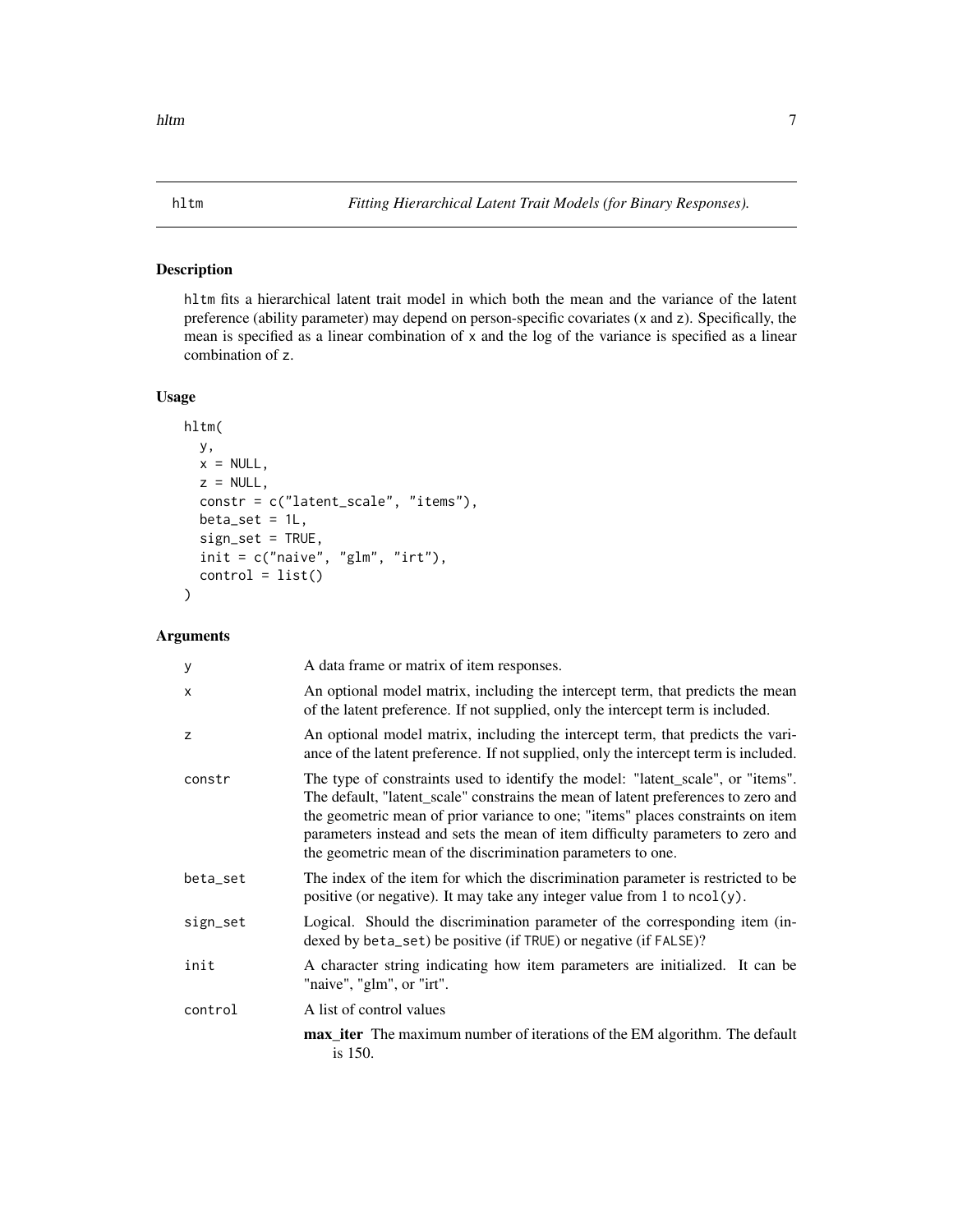- eps Tolerance parameter used to determine convergence of the EM algorithm. Specifically, iterations continue until the Euclidean distance between  $\beta_n$ and  $\beta_{n-1}$  falls under eps, where  $\beta$  is the vector of item discrimination parameters. eps=1e-4 by default.
- max\_iter2 The maximum number of iterations of the conditional maximization procedures for updating  $\gamma$  and  $\lambda$ . The default is 15.
- eps2 Tolerance parameter used to determine convergence of the conditional maximization procedures for updating  $\gamma$  and  $\lambda$ . Specifically, iterations continue until the Euclidean distance between two consecutive log likelihoods falls under eps2. eps2=1e-3 by default.
- K Number of Gauss-Legendre quadrature points for the E-step. The default is 21.
- C [-C, C] sets the range of integral in the E-step. C=3 by default.

#### Value

An object of class hltm.

| coefficients | A data frame of parameter estimates, standard errors, z values and p values.                    |
|--------------|-------------------------------------------------------------------------------------------------|
| scores       | A data frame of EAP estimates of latent preferences and their approximate stan-<br>dard errors. |
| <b>VCOV</b>  | Variance-covariance matrix of parameter estimates.                                              |
| log_Lik      | The log-likelihood value at convergence.                                                        |
| N            | Number of units.                                                                                |
| J            | Number of items.                                                                                |
| H            | A vector denoting the number of response categories for each item.                              |
| ylevels      | A list showing the levels of the factorized response categories.                                |
| p            | The number of predictors for the mean equation.                                                 |
| q            | The number of predictors for the variance equation.                                             |
| control      | List of control values.                                                                         |
| call         | The matched call.                                                                               |

#### References

Zhou, Xiang. 2019. ["Hierarchical Item Response Models for Analyzing Public Opinion."](https://doi.org/10.1017/pan.2018.63) Political Analysis.

#### Examples

```
y <- nes_econ2008[, -(1:3)]
x <- model.matrix( ~ party * educ, nes_econ2008)
z <- model.matrix( ~ party, nes_econ2008)
dichotomize \leq function(x) findInterval(x, c(mean(x, na.rm = TRUE)))
y[] <- lapply(y, dichotomize)
nes_m1 <- hltm(y, x, z)
nes_m1
```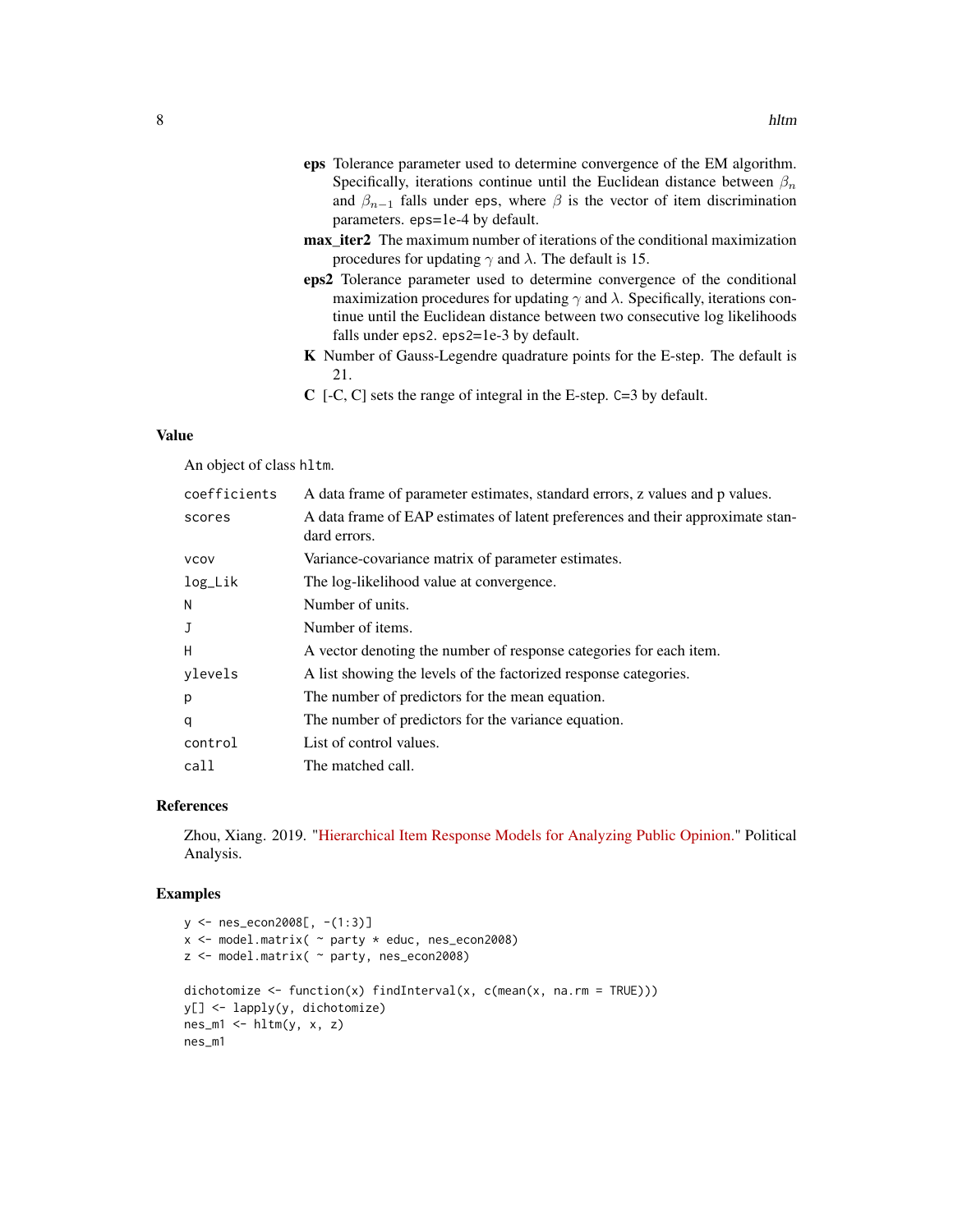<span id="page-8-0"></span>

#### Description

hltm2 fits a hierarchical latent trait model where the item parameters are known and supplied by the user.

#### Usage

 $hltm2(y, x = NULL, z = NULL, item\_coeffs, control = list())$ 

#### Arguments

| у          | A data frame or matrix of item responses.                                                                                                                                                                                                                                                         |
|------------|---------------------------------------------------------------------------------------------------------------------------------------------------------------------------------------------------------------------------------------------------------------------------------------------------|
| X          | An optional model matrix, including the intercept term, that predicts the mean<br>of the latent preference. If not supplied, only the intercept term is included.                                                                                                                                 |
| z          | An optional model matrix, including the intercept term, that predicts the vari-<br>ance of the latent preference. If not supplied, only the intercept term is included.                                                                                                                           |
| item_coefs | A list of known item parameters. The parameters of item $j$ are given by the<br><i>j</i> th element, which should be a vector of length 2, containing the item difficulty<br>parameter and item discrimination parameter.                                                                         |
| control    | A list of control values                                                                                                                                                                                                                                                                          |
|            | max_iter The maximum number of iterations of the EM algorithm. The default<br>is 150.                                                                                                                                                                                                             |
|            | eps Tolerance parameter used to determine convergence of the EM algorithm.<br>Specifically, iterations continue until the Euclidean distance between $\beta_n$<br>and $\beta_{n-1}$ falls under eps, where $\beta$ is the vector of item discrimination<br>parameters. eps=1e-4 by default.       |
|            | max_iter2 The maximum number of iterations of the conditional maximization<br>procedures for updating $\gamma$ and $\lambda$ . The default is 15.                                                                                                                                                 |
|            | eps2 Tolerance parameter used to determine convergence of the conditional<br>maximization procedures for updating $\gamma$ and $\lambda$ . Specifically, iterations con-<br>tinue until the Euclidean distance between two consecutive log likelihoods<br>falls under eps2. eps2=1e-3 by default. |
|            | <b>K</b> Number of Gauss-Legendre quadrature points for the E-step. The default is<br>21.                                                                                                                                                                                                         |
|            | $C$ [-C, C] sets the range of integral in the E-step. $C=3$ by default.                                                                                                                                                                                                                           |

#### Value

An object of class hltm.

coefficients A data frame of parameter estimates, standard errors, z values and p values.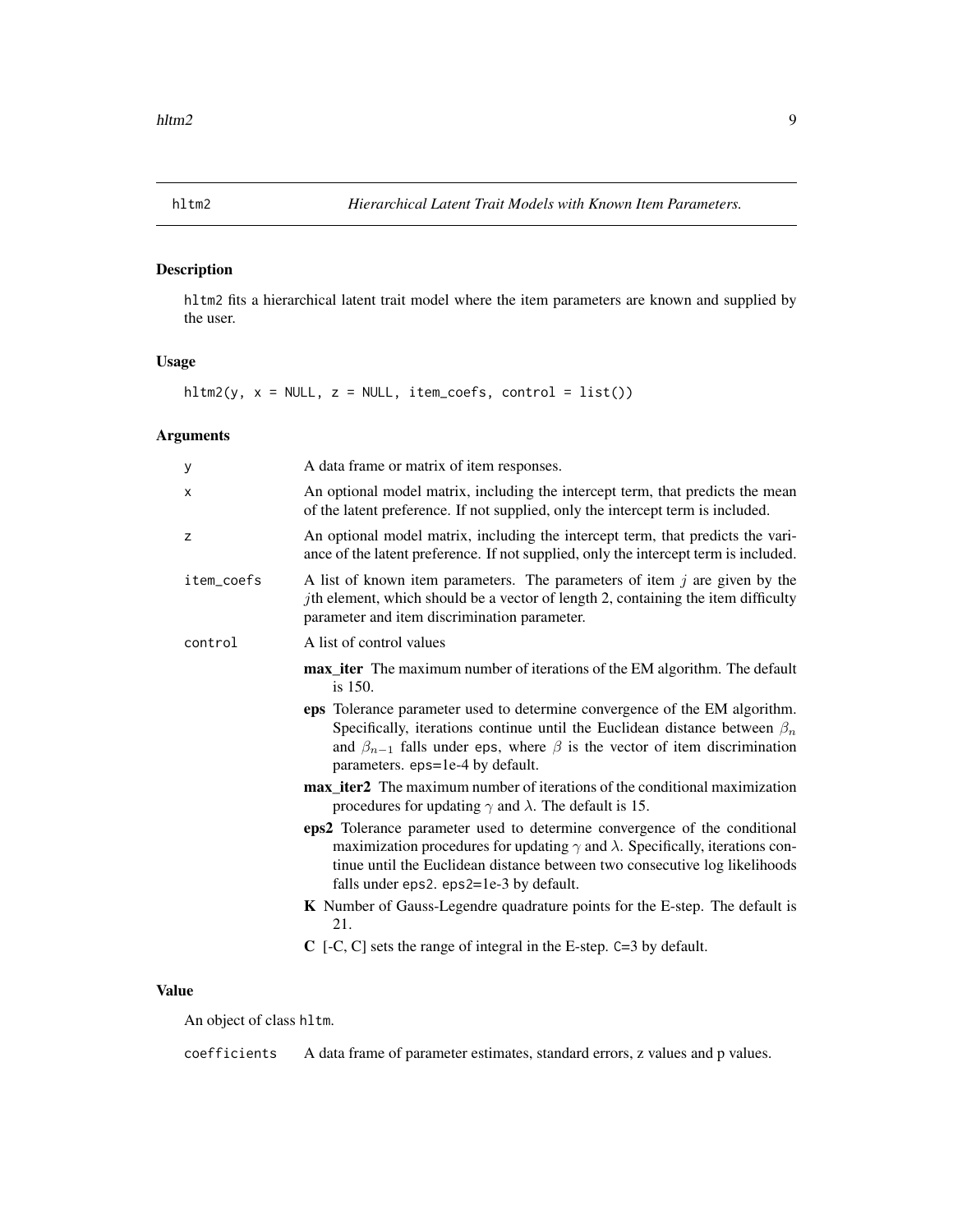<span id="page-9-0"></span>

| A data frame of EAP estimates of latent preferences and their approximate stan-<br>dard errors. |
|-------------------------------------------------------------------------------------------------|
| Variance-covariance matrix of parameter estimates.                                              |
| The log-likelihood value at convergence.                                                        |
| Number of units.                                                                                |
| Number of items.                                                                                |
| A vector denoting the number of response categories for each item.                              |
| A list showing the levels of the factorized response categories.                                |
| The number of predictors for the mean equation.                                                 |
| The number of predictors for the variance equation.                                             |
| List of control values.                                                                         |
| The matched call.                                                                               |
|                                                                                                 |

#### Examples

```
y <- nes_econ2008[, -(1:3)]
x <- model.matrix( ~ party * educ, nes_econ2008)
z <- model.matrix( ~ party, nes_econ2008)
dichotomize \leq function(x) findInterval(x, c(mean(x, na.rm = TRUE)))
y_bin <- y
y_bin[] <- lapply(y, dichotomize)
n <- nrow(nes_econ2008)
id_train <- sample.int(n, n/4)
id_test <- setdiff(1:n, id_train)
y_bin_train <- y_bin[id_train, ]
x_train <- x[id_train, ]
z_train <- z[id_train, ]
mod_train <- hltm(y_bin_train, x_train, z_train)
y_bin_test <- y_bin[id_test, ]
x_test <- x[id_test, ]
z_test <- z[id_test, ]
item_coefs <- lapply(coef_item(mod_train), `[[`, "Estimate")
model_test <- hltm2(y_bin_test, x_test, z_test, item_coefs = item_coefs)
```
latent\_scores *Estimates of Latent Preferences/Abilities*

#### Description

EAP estimates of latent preferences for either hltm or hgrm models.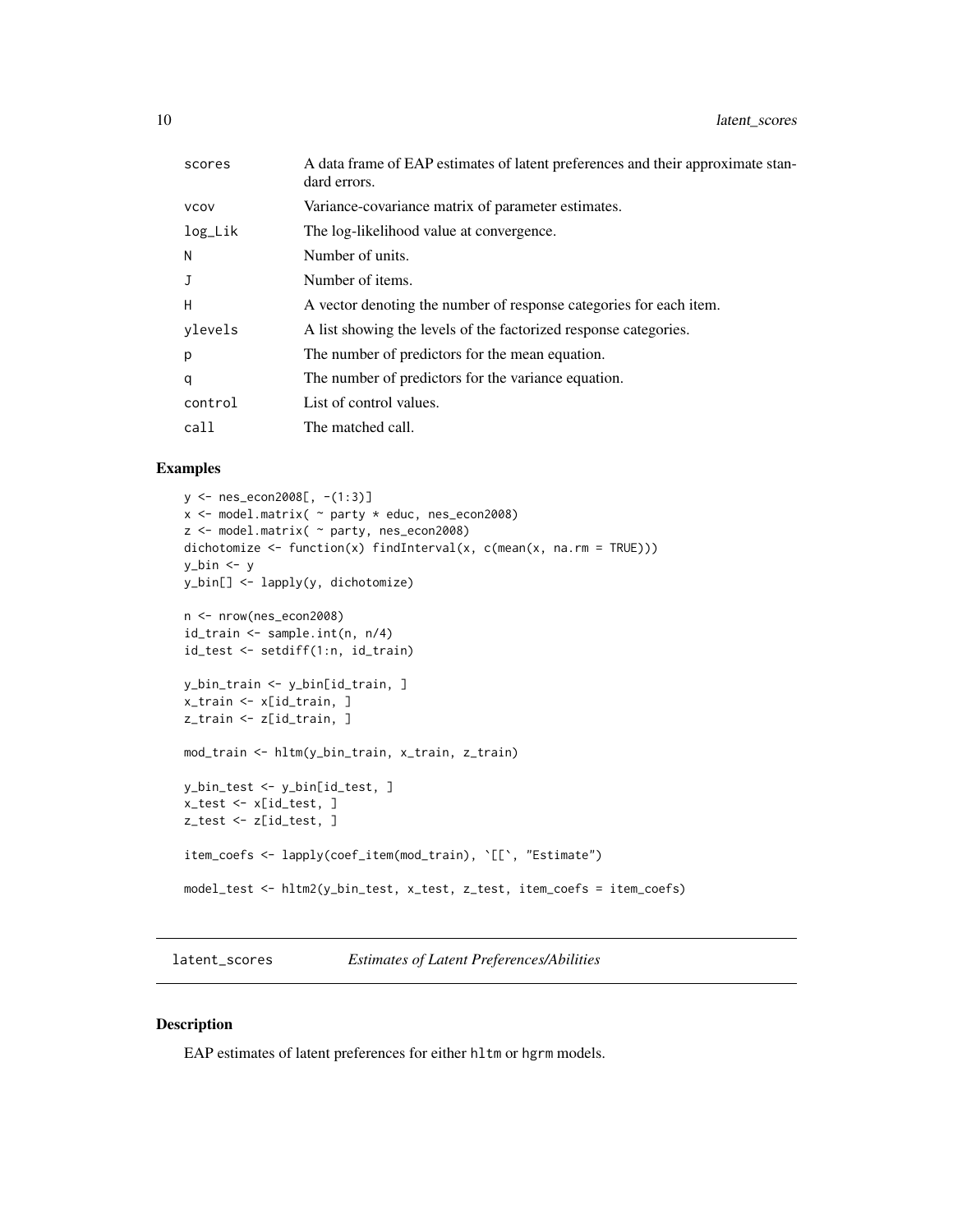#### <span id="page-10-0"></span>nes\_econ2008 11

#### Usage

 $latent_scores(x, digits = 3)$ 

#### Arguments

|        | An object of class hIRT                               |
|--------|-------------------------------------------------------|
| digits | The number of significant digits to use when printing |

#### Value

A data frame of EAP estimates of latent preferences and their approximate standard errors.

#### Examples

```
y <- nes_econ2008[, -(1:3)]
x <- model.matrix( ~ party * educ, nes_econ2008)
z <- model.matrix( ~ party, nes_econ2008)
nes_m1 \leq hgrm(y, x, z)pref <- latent_scores(nes_m1)
require(ggplot2)
ggplot(data = nes_econ2008) +
geom_density(aes(x = pref$post_mean, col = party))
```
nes\_econ2008 *Public Attitudes on Economic Issues in ANES 2008*

#### Description

A dataset containing gender, party ID, education, and responses to 10 survey items on economic issues from the American National Election Studies, 2008.

#### Usage

nes\_econ2008

#### Format

A data frame with 2268 rows and 13 variables:

gender gender. 1: male; 2: female

party party identification: Democrat, independent, or Republican

educ education. 1: high school or less; 2: some college or above

health\_ins7 Support for government or private health insurance, 7 categories

jobs\_guar7 Support for government guarantee jobs and income, 7 categories

gov\_services7 Should government reduce or increase spending on services?, 7 categories

FS\_poor3 Federal spending on the poor, 3 categories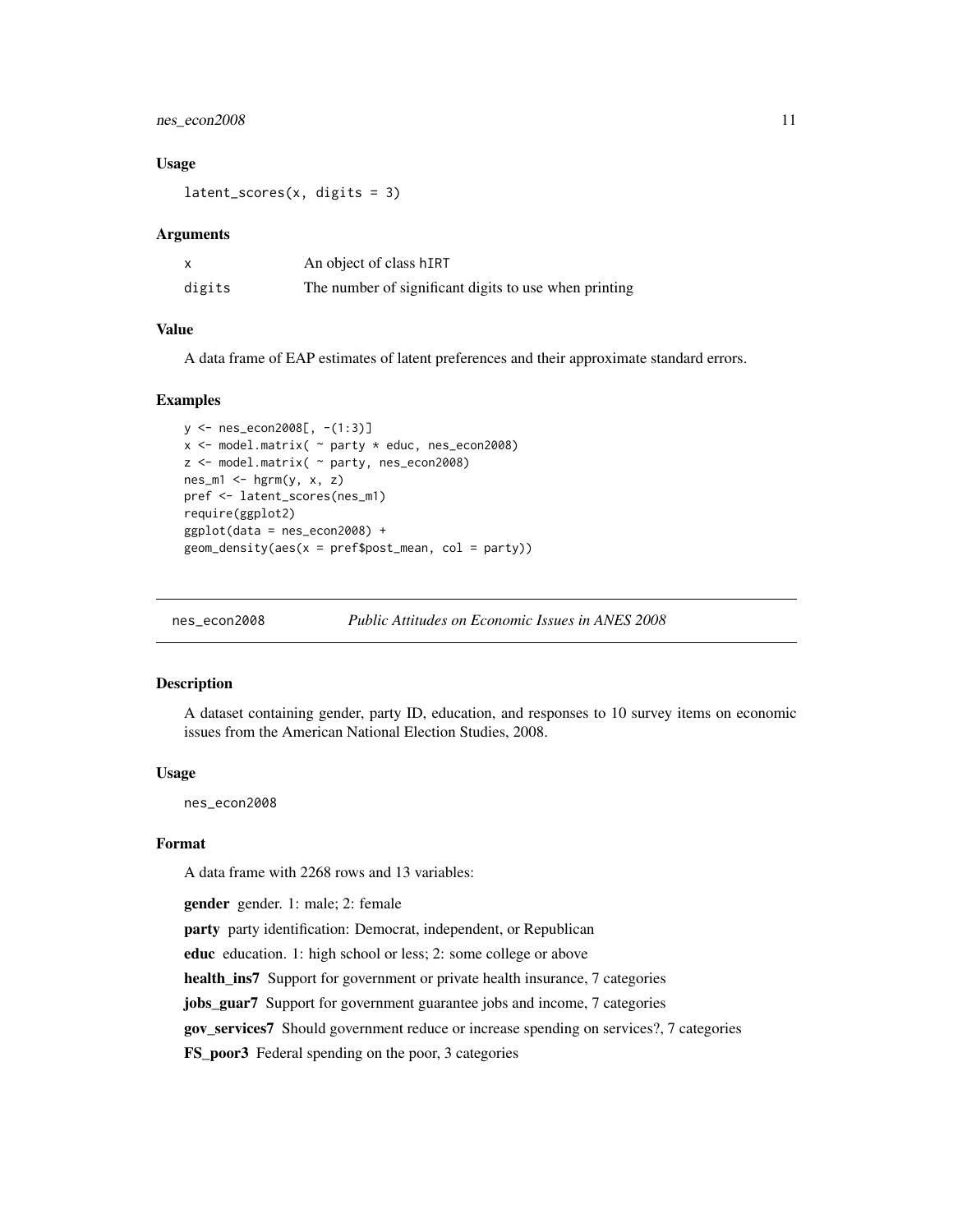FS\_childcare3 Federal spending on child care, 3 categories FS\_crime3 Federal spending on crime, 3 categories FS\_publicschools3 Federal spending on public schools, 3 categories FS\_welfare3 Federal spending on welfare, 3 categories FS\_envir3 Federal spending on environment, 3 categories FS\_socsec3 Federal spending on Social Security, 3 categories

print.hIRT *Printing an object of class* hIRT

#### Description

Printing an object of class hIRT

#### Usage

## S3 method for class 'hIRT' print(x, digits =  $3, ...$ )

#### **Arguments**

| X                       | An object of class hIRT                               |
|-------------------------|-------------------------------------------------------|
| digits                  | The number of significant digits to use when printing |
| $\cdot$ $\cdot$ $\cdot$ | further arguments passed to print.                    |

summary.hIRT *Summarizing Hierarchical Item Response Theory Models*

#### Description

Summarizing the fit of either hltm or hgrm.

#### Usage

```
## S3 method for class 'hIRT'
summary(object, by_item = FALSE, digits = 3, ...)
## S3 method for class 'summary_hIRT'
print(x, digits = 3, ...)
```
<span id="page-11-0"></span>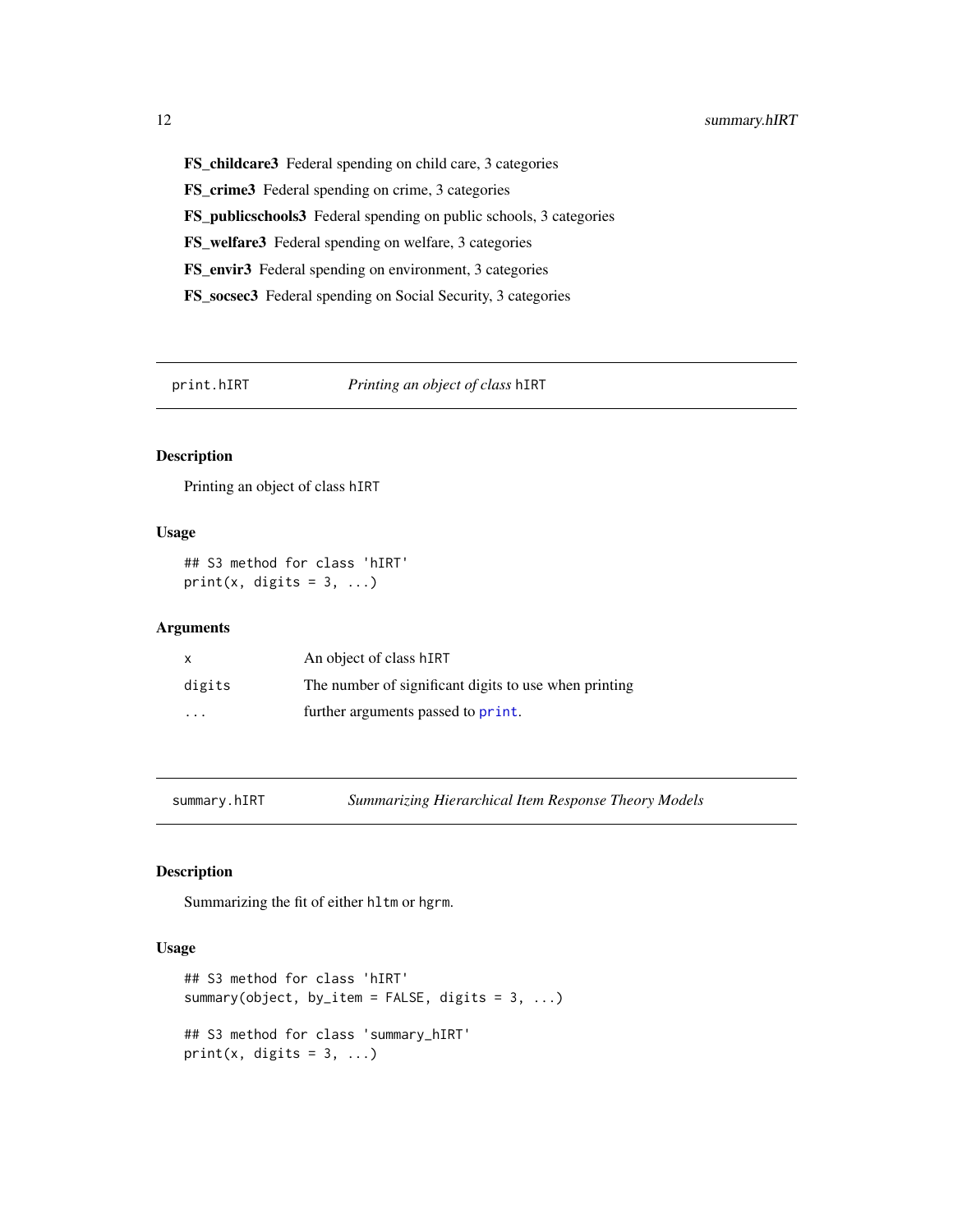#### <span id="page-12-0"></span>summary.hIRT 13

#### Arguments

| object   | An object of class hIRT.                                                                                        |
|----------|-----------------------------------------------------------------------------------------------------------------|
| by_item  | Logical. Should item parameters be stored item by item (if TRUE) or put together<br>in a data frame (if FALSE)? |
| digits   | the number of significant digits to use when printing.                                                          |
| $\cdots$ | further arguments passed to print.                                                                              |
| X        | An object of class hIRT                                                                                         |

#### Value

An object of class summary\_hIRT.

| call       | The matched call.                                                  |
|------------|--------------------------------------------------------------------|
| model      | Model fit statistics: Log likelihood, AIC, and BIC.                |
| item_coefs | Item parameter estimates, standard errors, z values, and p values. |
| mean_coefs | Parameter estimates for the mean equation.                         |
| var_coefs  | Parameter estimates for the variance equation.                     |

#### Examples

```
y <- nes_econ2008[, -(1:3)]
x <- model.matrix( ~ party * educ, nes_econ2008)
z <- model.matrix( ~ party, nes_econ2008)
nes_m1 <- hgrm(y, x, z)
summary(nes_m1, by_item = TRUE)
```